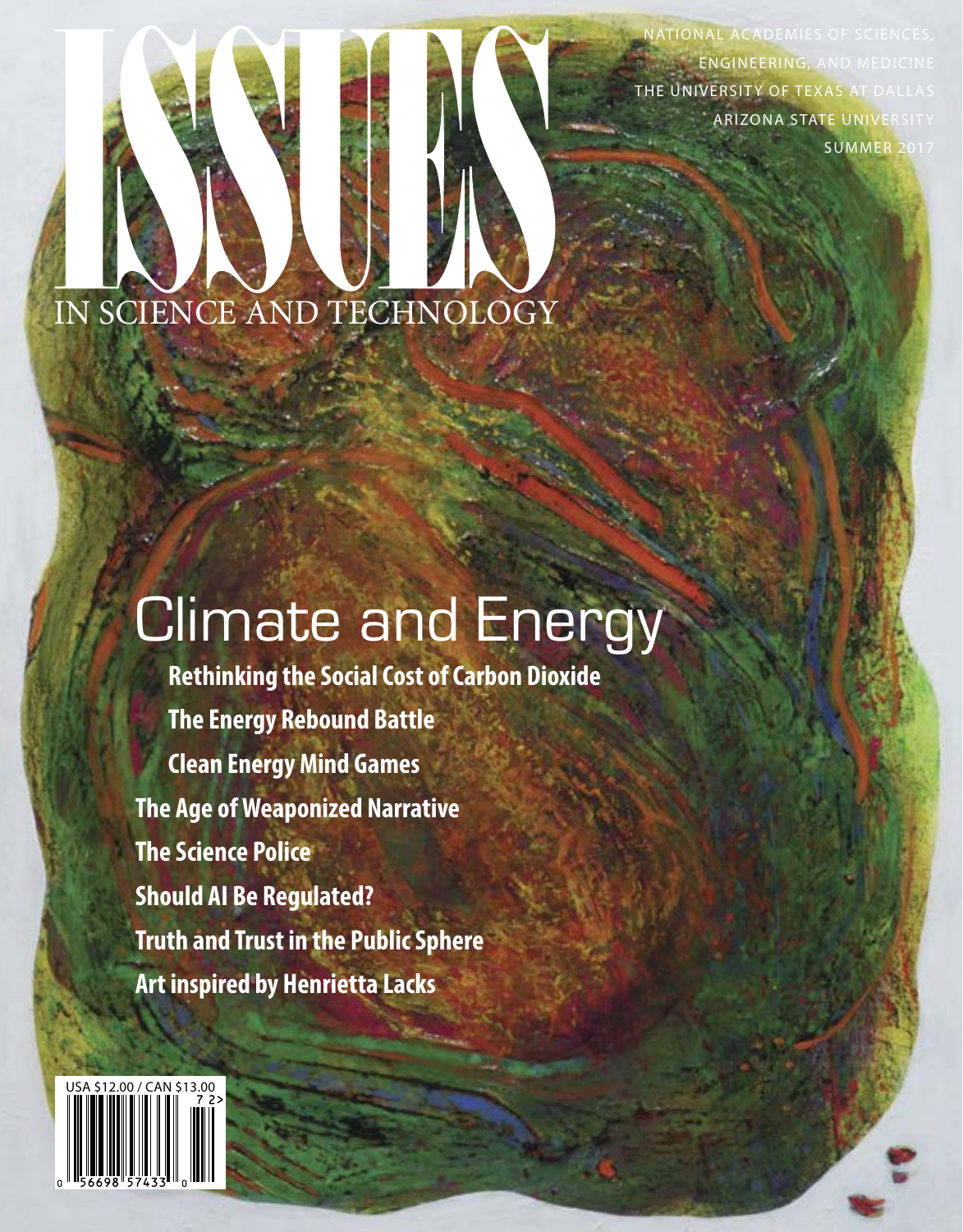## Advanced information **The Age of Weaponized Narrative rrative** or, **Where Have You Gone, Walter Cronkite?**

technologies are adding a new dimension to regional and global conflict and asymmetric warfare. The United States is an especially vulnerable target.

WHEN I WAS IN COLLEGE MANY YEARS AGO, the concept of "narrative" was simple: it was a story told by a literary character, or, more broadly, the story itself. Starting with the French literary theorist and philosopher Roland Barthes and others in the 1970s, however, narrative was turned into a far more complex idea, as social scientists and humanists began to appreciate that stories structured reality, created and maintained identity, and provided meaning to people, institutions, and cultures. Political organizers, activists, and others learned to use narratives of oppression and marginalization to attack dominant cultural narratives of elites, while companies learned to generate narratives that supported their brands. Eventually, nations began to see narrative as a tool of foreign policy that they could use to undermine their enemies: weaponized narrative.

The easiest way to see how narrative works is to look at popular advertising. Pepsi, for example, once urged young counterculturalists to "Come alive! You're in the Pepsi Generation!" As the media expert Tim Wu noted: "Pepsi, of course, did not create the desire for liberation in various matters from music to sex to manners and dress. Rather, it had cleverly identified with a fashionable individualism.... For ultimately what the Pepsi Generation were consuming wasn't so much cola as an image of themselves." But archrival Coca-Cola was no slouch at narrative, either: as *The Economist* notes, "it was Coca-Cola that popularized the image of Santa in the 20th century."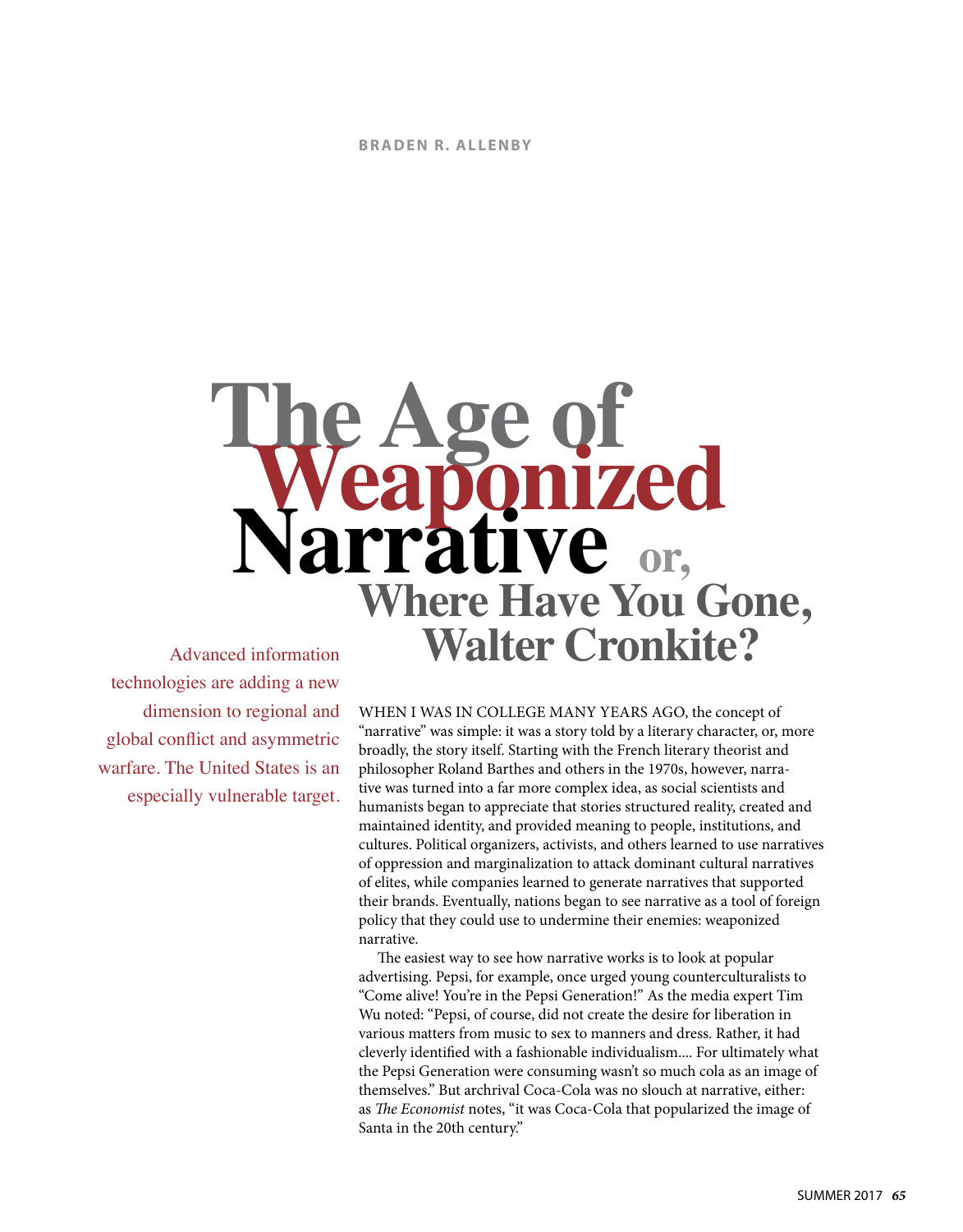These bubbly examples illustrate in a simple way several of the underlying principles that guide the way narrative is understood and deployed today. First, narrative is a highly adaptable strategy that can be applied in a wide variety of contexts—from soft drinks to soft power. Second, as with any tool applied to achieve a competitive edge, those who seek to wield narrative in contested settings are quick to adopt new knowledge that can improve performance—in this case, quickly and effortlessly incorporating new research or findings even from academic fields such as neuroscience, evolutionary psychology, and behavioral economics. Third, narratives become strategically useful when they are not just stories, but when they draw on or create the frameworks from which societies, cultures, and individuals derive their identity and thus meaning—as consumers, as political actors, as individuals, as citizens. And finally, narrative is power: it is a vehicle for manipulating individuals so that they are more inclined to do what you want, not because you have forced them to, but because you have convinced them that they want to do what you want them to.

Consider: On May 13, 2017, a small group of alt-right protesters led by the white supremacist Richard Spencer gathered in Charlottesville, Virginia, to protest a decision to move a statue of Confederate Gen. Robert E. Lee. Among the crowd's chants were, "Russia is our friend!" This might seem absurdly irrelevant but is actually a measure of the success of the campaign that Russia has waged for several years to develop a favorable narrative among the global alt-right.

A second example involves the political consulting group Cambridge Analytica, a big data mining and analytics firm that among other jobs worked on President Trump's election campaign; similar firms worked on the Brexit campaign in the United Kingdom. Based on the enormous amounts of data that can be accumulated on each voter, some people claim that such firms have the ability to target select voters with customized individual narratives based on their personal data profiles in order to manipulate their political choices and their decision whether to vote or stay home. Experts disagree on whether these techniques were decisive in the Brexit vote or the US election, but that is beside the point. Technological evolution, in this case involving big data and analytics fed by social media and online data aggregation techniques, is rapidly developing the ability to custom-design narratives that can effectively manipulate political behavior on an individual basis. If it isn't already here, it will be soon.

#### **Story is power**

Weaponized narrative is the use of information and communication technologies, services, and tools to create and spread stories intended to subvert and undermine an adversary's institutions, identity, and civilization, and it operates by sowing and exacerbating complexity, confusion, and political and social schisms. It is an emerging domain of asymmetric warfare that attacks the shared beliefs and values that support an adversary's culture and resiliency. It builds on previous practices, including disinfor-

Current trends suggest that weaponized narrative is arising during a unique historical shift that makes it particularly effective as a weapon of choice against otherwise conventionally well-armed adversaries.

mation, information warfare, psychological operations (psyops), fake news, social media, software bots, propaganda, and other practices and tools, and it draws on advances in fields such as evolutionary psychology, behavioral economics, cognitive science, and modern marketing and media studies, as well as on technological advances in domains such as social media and artificial intelligence.

Given the nascent state of the art and the rapid evolution of the relevant science, technology, and geopolitical and

cultural trends, our definition is necessarily vague, but it does enable clarification of a few important points. First, commercial and nongeopolitical narratives are generally excluded, although of course the insights from such domains can be rapidly integrated into weaponized narratives. Second, narratives intended for internal audiences, either to consolidate or maintain power, are excluded. The Nazi Germany and Soviet examples of the Big Lie, or modern examples such as the narratives of Mother Russia and religious orthodoxy supporting Russian president Vladimir Putin's regime, are thus excluded. Narratives often serve multiple purposes, however. For example, the Russian narratives deployed in Eastern Ukraine, including the idea of Russia as a Eurasian empire, Ukraine as an integral part of greater Russia (often labeled "Novorossiya"), and the rebuilding of an Eastern Orthodox/Mother Russia power, were intended both to facilitate the invasion of Ukraine and Crimea, a weaponized narrative deployment that fits within our definition, and to support internal Russian narratives of the resurgence of Russia as a respected world power, which falls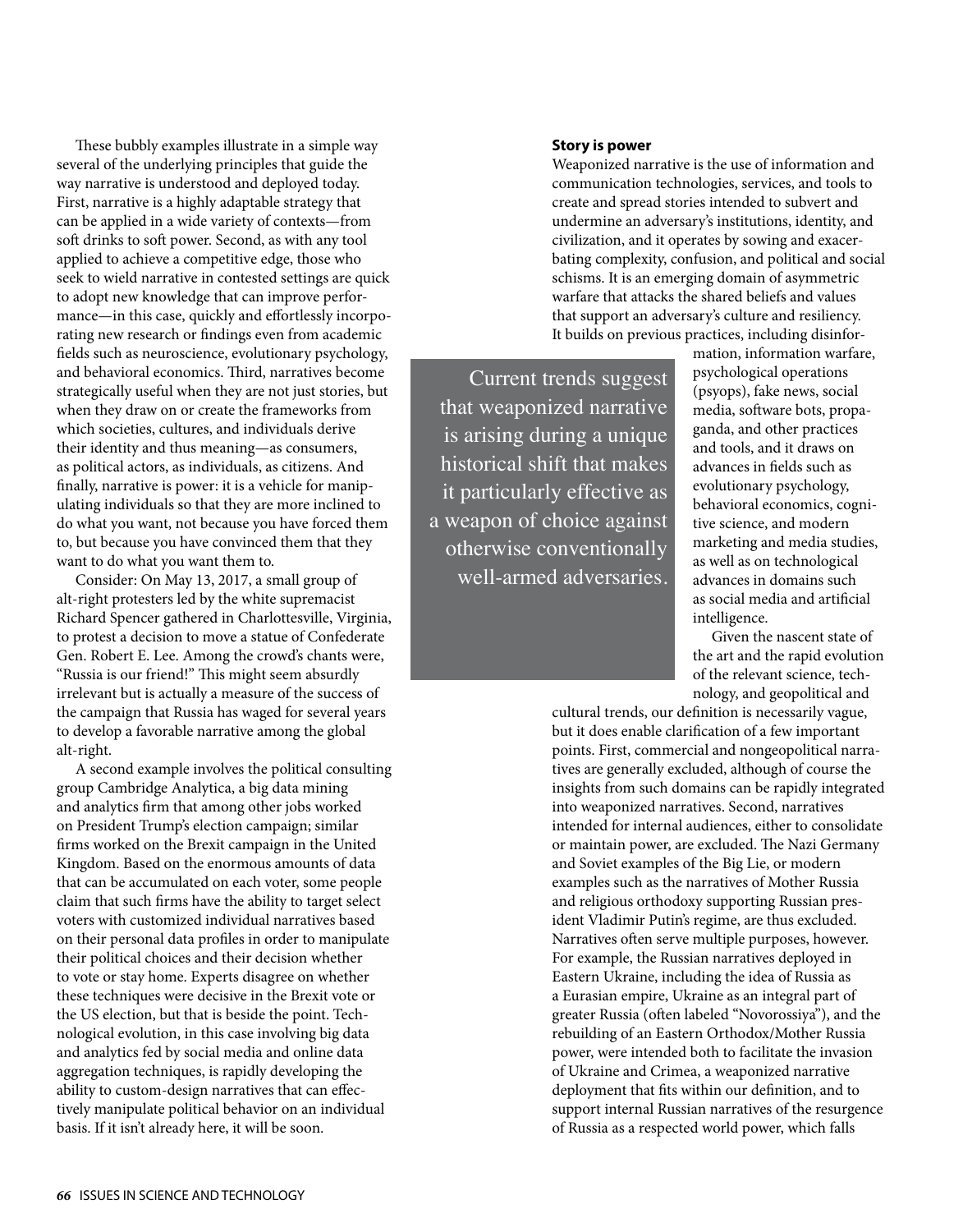outside of our definition.

Weaponized narrative operates at both the tactical and strategic levels. At the tactical level, the goal could be to debilitate potential adversaries without resorting to conventional kinetic warfare. At the strategic level, weaponized narrative is a major means by which otherwise powerful adversaries can be weakened over time so that their ability to interfere with the attacking entity's plans and interests is reduced or eliminated. Russia's use of weaponized narrative as part of an integrated Ukrainian invasion is an example of the first; Russia's broad interference in US and European elections in a long-term effort to weaken and divide the West is an example of the latter.

Weaponized narrative is facilitated by a diverse kit of tools and techniques. Some of these, such as character assassination, creation of fake news outlets ("sockpuppet websites"), and planting false stories, are the traditional stuff of propaganda and disinformation campaigns, but can be much more effective given today's information technologies; others, such as waves of social media spreading false memes at lightning speed through botnets, are new. Each confrontation or campaign is unique and will thus call forth a different mix of techniques and tools.

Nonetheless, it is possible even at this preliminary point to differentiate between the tactics and methods that are a part of weaponized narrative and its strategic deployment. On the tactical side are such tools as "troll farms" that disrupt online communities by sowing racial, social, and ethnic tension in target societies; timed and selective release of stolen internal documents and e-mails to influence an election; designer narrative packages enabled by data mining and big data techniques targeted at individuals; or activities and campaigns intended to weaken reliable media in target countries. In contrast, an example of the strategic deployment of weaponized narrative using varied and shifting social, cultural, ethnic, and disinformation tools might be the long-term suborning of Baltic and Eastern European states by Russia.

The domain of weaponized narrative is not yet stable or predictable; rather, it is in a period of wild experimentation. For example, the self-proclaimed Islamic State (ISIS) has used modern, but not breakthrough, media techniques to develop a message that appeals to alienated Islamic youth, one of their target markets. Russia developed its weaponized narrative capabilities, as it did its internal narratives of Mother Russia and the Eurasian Empire, by rapid prototyping, testing, and revision. Russia probably did not expect its weaponized narrative campaign deployed during the recent US election to actually elect Donald Trump. But it likely regarded as a victory anything that weakened the moral authority and soft power of the United States and correspondingly could be positioned as validating the soft authoritarianism of the Putin government and the global importance of the Russian state.

Weaponized narrative is an ideal asymmetric strategy for adversaries of the United States that find themselves unable to compete in conventional warfare. It enables projection of power without significant risk of triggering conventional military responses; it favors offense over defense, as many cyber-based weapons do; it is inexpensive. It is particularly useful for a country such as Russia, with a weak petro-state economy, to use against the United States and Europe; moreover, because of Russia's Marxist and Soviet history, disinformation and information warfare techniques are part of the state's experiential DNA, which means it has a strong base in relevant experience on which to build the new capabilities that enable weaponized warfare. Cyberweapons such as bot armies, troll factories, and deceptive sockpuppet websites are far cheaper than traditional munitions. Moreover, success doesn't require constructing a coherent counternarrative; it's sufficient to cast doubt on existing narratives and attack existing institutions such as the media or security agencies. And the increasing political and social fragmentation in many European countries and the United States only makes this easier, as it enables a sophisticated attacker to nudge groups to respond in ways that they take to be patriotic and self-evident, but that are the result of deliberate manipulation. Witness the demonstrators in Charlottesville shouting "Russia is our friend."

#### **Not the same old disinformation**

Although there's a goodly amount of traditional information warfare deployed in today's conflicts, current trends suggest that weaponized narrative is arising during a unique historical shift that makes it particularly effective as a weapon of choice against otherwise conventionally well-armed adversaries. In the long run, in fact, the United States may be uniquely vulnerable. To understand this, consider some of the relevant trends and their implications, which taken together make it likely that the changes enabling weaponized narrative are fundamental rather than either episodic or matters of scale.

Begin with the observation that individuals, their institutions, and their societies and cultures may be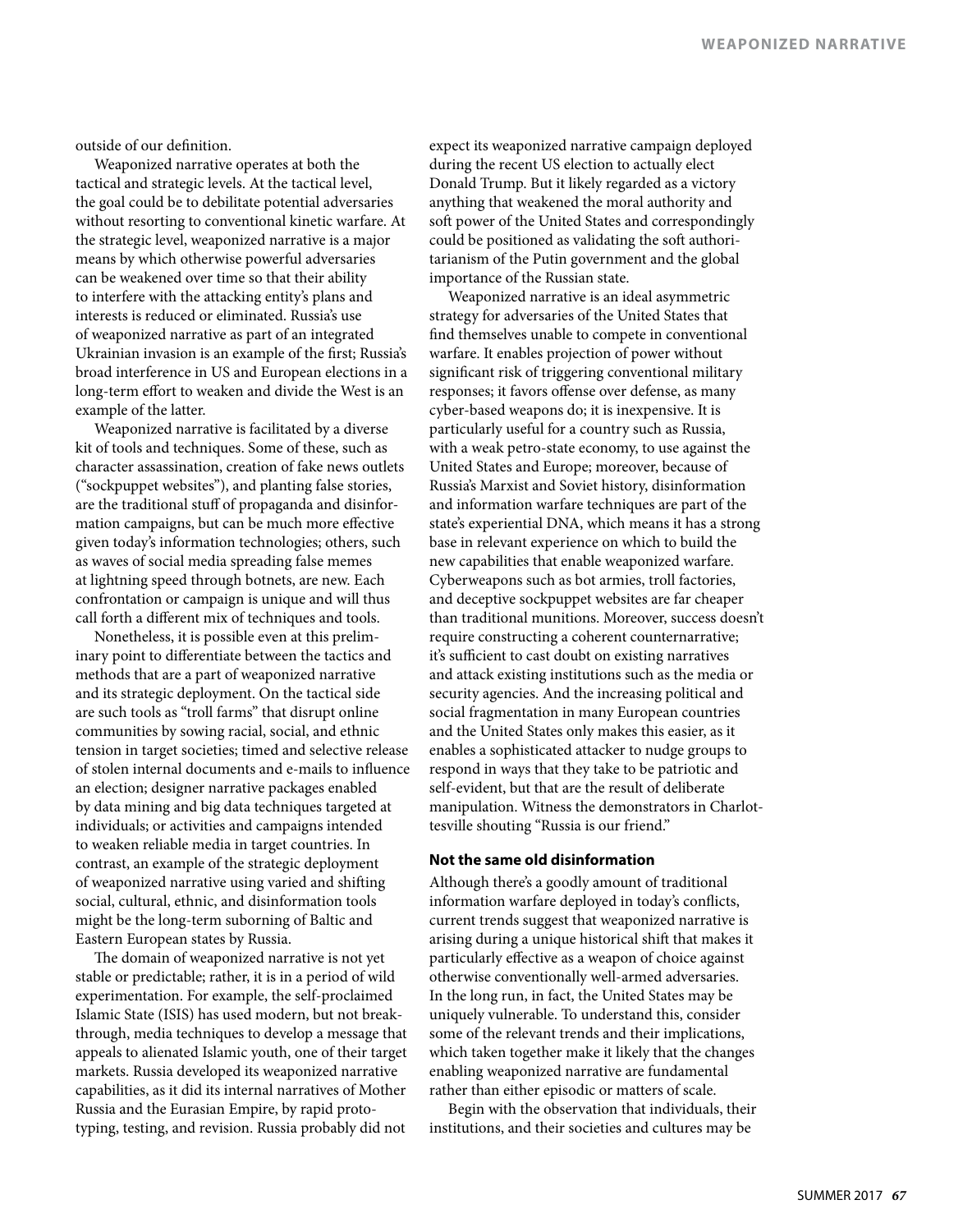many things, but one thing they all are is information-processing mechanisms. Change the information environment dramatically, and you change how societies function. Accordingly, perhaps the most important trend pertinent to the rise of weaponized narrative is the dramatic increase in volume, velocity, and variety of information to which virtually every person around the globe is exposed. In 2014, for example, the marketing communications expert Susan Gunelius found that every minute Facebook users shared nearly 2.5 million pieces of content; Twitter users tweeted nearly 300,000 times; Instagram users posted nearly 220,000 new photos; YouTube users uploaded 72 hours of new video content; Apple users downloaded nearly 50,000 apps; e-mail users sent over 200 million messages; and Amazon generated over \$80,000 in online sales.

And that was three years ago. This growing stream of information is increasingly augmented by tools such as bot armies, targeted news and designed facts, and social media structures that don't just network people into like-minded bubbles, but create an environment where everyone has an enhanced opportunity to seek out, select, and align facts and information to support the community narrative that they find most appealing—and a reduced need or incentive to integrate, or even be aware of, other ways of organizing knowledge and information into coherent narratives. As the surrounding information environment continues to grow in complexity, the results can include social fragmentation; substitution of moral condemnation for reasoned argument; increased fundamentalism as individuals retreat from complexity into strong, familiar, identity-supporting narratives; the rise of ring-fenced communities that reject the legitimacy of any who oppose them; and golden opportunities for adversaries who wish to use weaponized narrative not to conquer but to weaken and fragment—and to legitimize their own internal narratives by contrast.

Meanwhile, geopolitical shifts resonate with changes in the information environment to encourage further retreat to fundamentalism and institutional failure. For example, after World War II few questioned the ethical principles of the victors, especially the United States, which were consequently enshrined in the United Nations' Universal Declaration of Human Rights in 1948. But the "universal values" appearing in that document have turned out to be not so universal after all: Russia, China, and a number of Islamic entities now reject

them. China, for example, in a 2013 policy report titled "Document 9: Communique on the Current State of the Ideological Sphere," called Western constitutional democracy "an attempt to undermine the current leadership and the socialism with Chinese characteristics system of governance" and asserted that promoting Western "universal values" is "an attempt to weaken the theoretical foundations of the Party's leadership." ISIS and jihadist Islam reject any secular form of government, including the nation-state, which does not reflect their interpretation of scripture. Institutionally, private military companies, large multinationals, and nongovernmental organizations of all stripes increasingly function as independent power centers.

One result is that large areas of the world, especially in sub-Saharan Africa and the Middle East, increasingly lapse into what the foreign policy expert Sean McFate calls "durable disorder," a neomedieval devil's brew of religions, ideologies, clans, governments, armed activists, and various internal and external powers. In short, individual commitment to larger state and social identities is weakening. The state-based Westphalian system of international law and institutions, although still dominant in many ways, is failing, and it is being replaced by a complex pastiche of private, public, non- and quasi-governmental, and ad hoc institutions, power centers, and interests. Geopolitics is growing ever more complex even as the societies and institutions that must manage them are retreating into more simplistic worldviews and narratives. Each outbreak of fundamentalism or nativistic nationalism reflects its own idiosyncratic environment, yet the tides are global and inclusive.

Another geopolitical trend of importance is the development of new strategies by potential adversaries in response to US dominance of conventional military capabilities. Russia and China in particular have emphasized a shift to asymmetric warfare, with strategies that extend the zone of warfare far beyond traditional combat to engage across cultures and civilizations as a whole. Thus, China has adopted "unrestricted warfare," and Russia "hybrid warfare"; in both cases, weaponized narrative becomes an explicit part of acceptable strategy, and one that can be deployed in the absence of any traditional war.

Again, such formulations are not completely sui generis. The Cold War and various insurgencies have included cultural and ideological as well as military confrontation, and much of the Cold War was fought in what might be called a demilitarized zone of competing cultural narrative (Western impe-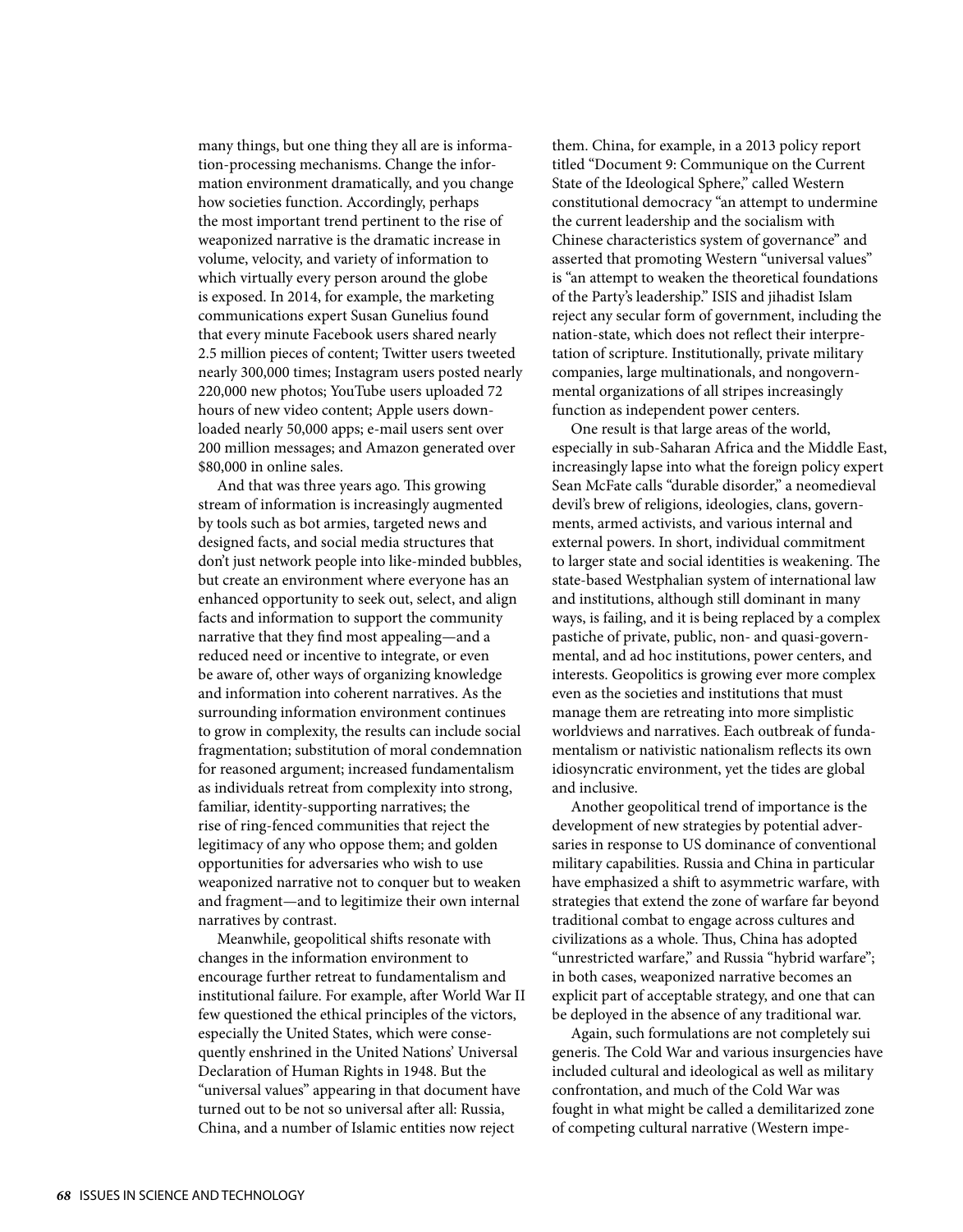rialism versus the domino theory), technological competition (such as the space race), and client states. Nonetheless, especially given the new tools and weapons that cyber and artificial intelligence/ big data/analytics technologies make possible, the implications of large and well-organized states redefining conflict to include entire cultural, financial, and political landscapes as battlespaces are profound. China, for example, has used financial attacks to sap the strength of adversaries, and Russia—a mediasavvy, morally relativist state par excellence—is

Weaponized narrative is the use of information and communication technologies, services, and tools to create and spread stories intended to subvert and undermine an adversary's institutions, identity, and civilization, and it operates by sowing and exacerbating complexity, confusion, and political and social schisms.

rapidly developing significant expertise in weaponized narrative that enables it to use modern media, disinformation techniques, and information and communication technologies in ways that would not trigger a conventional military response.

These trends strongly suggest that the global erosion of the power of a few ruling narratives, protected by the power of a small number of dominant states or cultures, will continue. Qualitative changes in information environments and technologies are accelerating, not slowing. Rather than a return to simple, strong national and cultural narratives, current patterns and information structures suggest that it is more likely that the future will

see multiple competing narratives at all scales—what might be termed "narrative neomedievalism"—as the norm.

#### **A new exceptionalism?**

Meeting the challenges of weaponized narrative involves two separate tracks. The first, the operational, short-term track, requires an assessment of the challenge to US society and institutions posed by the current situation. As NATO analyst Keir Giles warns, "recent Russian activities in the information domain would indicate that Russia already considers itself to be in a state of war." The sense of urgency such an observation implies is still somewhat lacking in Europe and the United States. Moreover, it is not just the offensive but the defensive responses that need attention, a particular problem since defending

against weaponized narrative is more difficult and complex than mounting an offense. But even in the near term, the challenges are significant. Weaponized narrative combined with hybrid or unrestricted warfare strategies is not just a military threat; its targets and theaters of operation cut across all aspects of society, from finance to infrastructure to personal information. Wikileaks, internal media, Cambridge Analytica, theft of personal data, integration of criminal and state cyberespionage assets, bot armies supporting alt-right twitter feed and websites, media spoofs, and sockpuppet sites are all nonmilitary, and most engage private firms and infrastructure. That's part of why the West doesn't understand weaponized narrative and is having a hard time responding: it jumps legal and operational domains, especially the Constitutional divide between civilian and military functions, and the equally strong differentiation between the private and public spheres.

The longer-term track is existential. Since the Cold War, neither Russia nor China nor any other entity has had the traditional military capability to overpower the United States. Rather, the danger is that the cultural, intellectual, and institutional assumptions and frameworks on which the United States and Europe are based are becoming obsolete; in this sense, weaponized narrative is simply one indicator, albeit an important one, of this process. The United States especially faces a unique challenge because it is the world's leading Enlightenment power, founded on the principles of applied rationality, balance of power, and individual rights voiced by philosophers such as Voltaire, Locke, and Montesquieu. The founding fathers of the US experiment were deeply influenced by and committed to Enlightenment thought. Rule of law, separation of military and civil spheres, and an emphasis on the primacy of an informed, educated citizen are hallmarks of Enlightenment governance. If it is the case, then, that trends such as qualitatively different information environments are resulting in citizens and voters who increasingly locate themselves outside the dominant cultural narratives, changes that are in turn enabling manipulation of governance systems outside of the legal and institutional structures, then the challenge may indeed be to the very survival of the post-World War II Western world order.

Thus, even as incremental and immediate responses to cyberattacks and disinformation campaigns are required, the real challenge is to establish cultural practices and government institutions that are consistent with Enlightenment principles and at the same time adapted to a rapidly